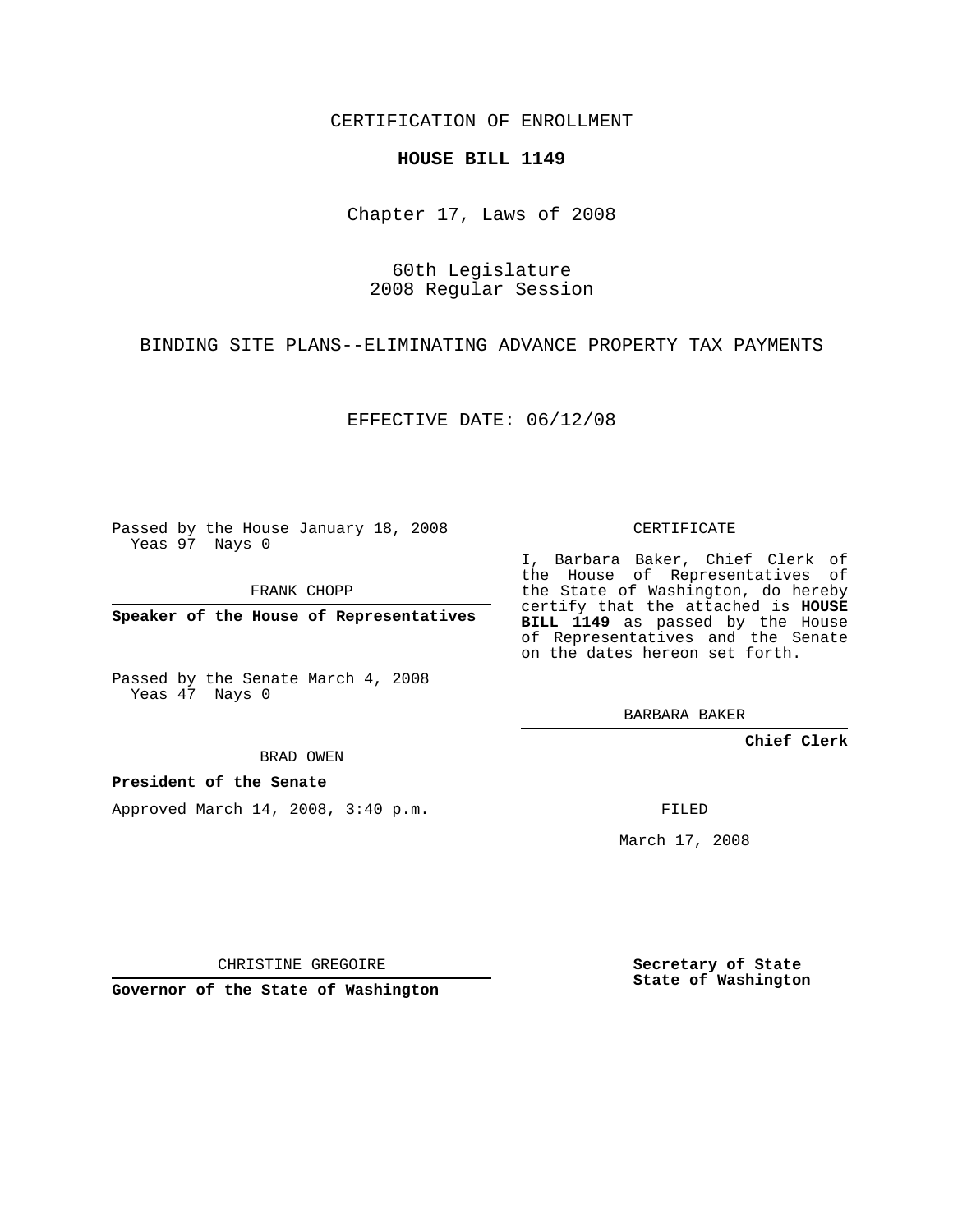## **HOUSE BILL 1149** \_\_\_\_\_\_\_\_\_\_\_\_\_\_\_\_\_\_\_\_\_\_\_\_\_\_\_\_\_\_\_\_\_\_\_\_\_\_\_\_\_\_\_\_\_

\_\_\_\_\_\_\_\_\_\_\_\_\_\_\_\_\_\_\_\_\_\_\_\_\_\_\_\_\_\_\_\_\_\_\_\_\_\_\_\_\_\_\_\_\_

Passed Legislature - 2008 Regular Session

**State of Washington 60th Legislature 2007 Regular Session By** Representatives O'Brien, Dunn, McCune, Wallace and Simpson Read first time 01/11/2007. Referred to Committee on Local Government.

 1 AN ACT Relating to eliminating advance property tax payments for 2 binding site plans; and amending RCW 84.40.042 and 58.08.040.

3 BE IT ENACTED BY THE LEGISLATURE OF THE STATE OF WASHINGTON:

 4 **Sec. 1.** RCW 84.40.042 and 2002 c 168 s 8 are each amended to read 5 as follows:

 (1) When real property is divided in accordance with chapter 58.17 RCW, the assessor shall carefully investigate and ascertain the true and fair value of each lot and assess each lot on that same basis, unless specifically provided otherwise by law. For purposes of this section, "lot" has the same definition as in RCW 58.17.020.

 (a) For each lot on which an advance tax deposit has been paid in accordance with RCW 58.08.040, the assessor shall establish the true 13 and fair value by October 30th of the year following the recording of 14 the plat, replat, <u>or</u> altered plat( $(\tau$  or binding site plan)). The value 15 established shall be the value of the lot as of January 1st of the year the original parcel of real property was last revalued. An additional property tax shall not be due on the land until the calendar year following the year for which the advance tax deposit was paid if the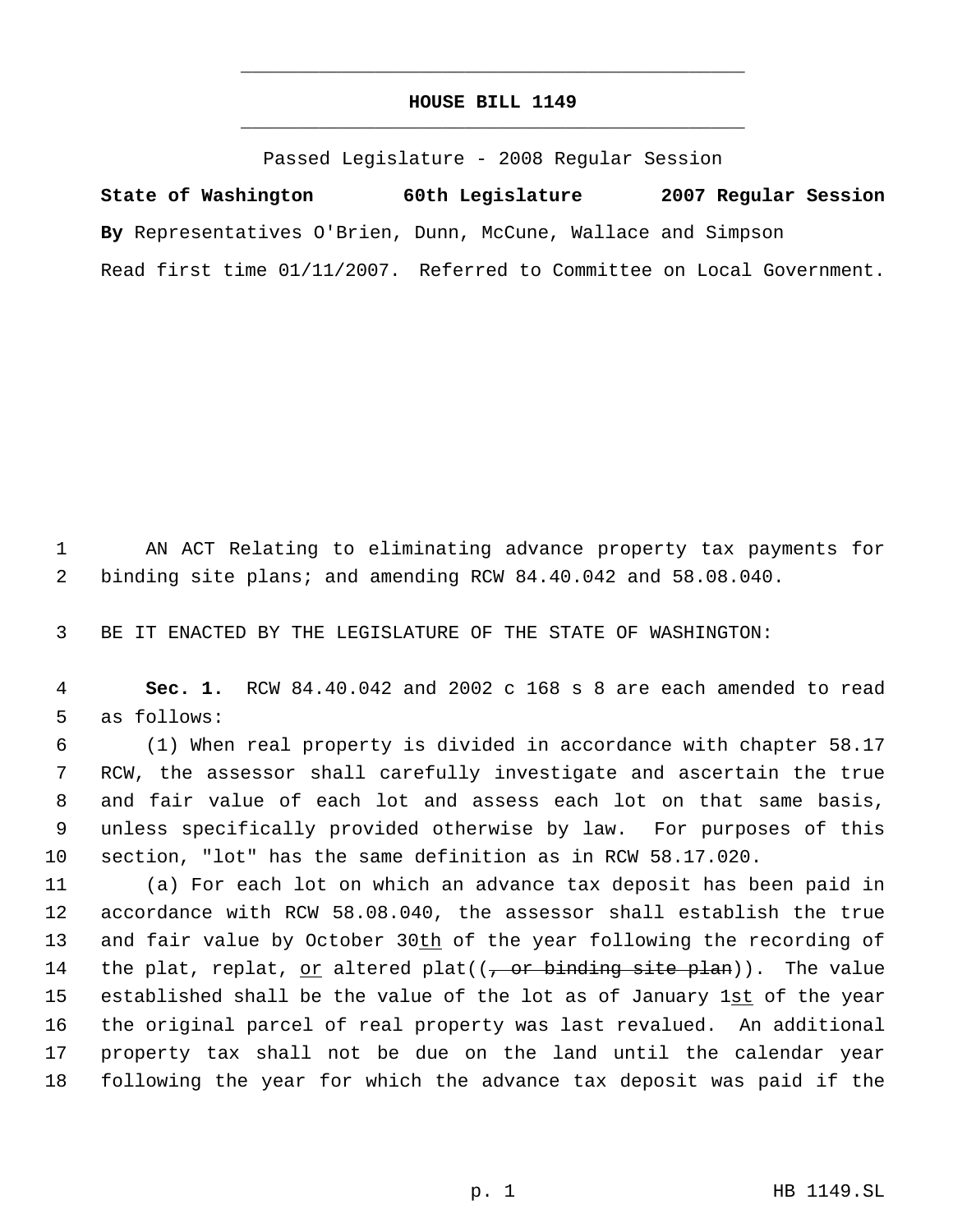deposit was sufficient to pay the full amount of the taxes due on the property.

 (b) For each lot on which an advance tax deposit has not been paid, the assessor shall establish the true and fair value not later than the calendar year following the recording of the plat, map, subdivision, or replat. For purposes of this section, "subdivision" means a division of land into two or more lots.

 (c) For each subdivision, all current year and delinquent taxes and assessments on the entire tract must be paid in full in accordance with RCW 58.17.160 and 58.08.030 except when property is being acquired by a government for public use. For purposes of this section, "current year taxes" means taxes that are collectible under RCW 84.56.010 13 subsequent to February 14th.

 (2) When the assessor is required by law to segregate any part or parts of real property, assessed before or after July 27, 1997, as one parcel or when the assessor is required by law to combine parcels of real property assessed before or after July 27, 1997, as two or more parcels, the assessor shall carefully investigate and ascertain the true and fair value of each part or parts of the real property and each combined parcel and assess each part or parts or each combined parcel on that same basis.

 **Sec. 2.** RCW 58.08.040 and 1997 c 393 s 11 are each amended to read as follows:

24 Prior to any person recording a plat, replat, or altered plat( $(-\theta)^2$ 25 binding site plan)) subsequent to May 31st in any year and prior to the date of the collection of taxes in the ensuing year, the person shall deposit with the county treasurer a sum equal to the product of the county assessor's latest valuation on the property less improvements in such subdivision multiplied by the current year's dollar rate increased by twenty-five percent on the property platted. The treasurer's receipt shall be evidence of the payment. The treasurer shall appropriate so much of the deposit as will pay the taxes and assessments on the property when the levy rates are certified by the assessor using the value of the property at the time of filing a plat, 35 replat,  $or$  altered plat, ((or binding site plan,)) and in case the sum deposited is in excess of the amount necessary for the payment of the